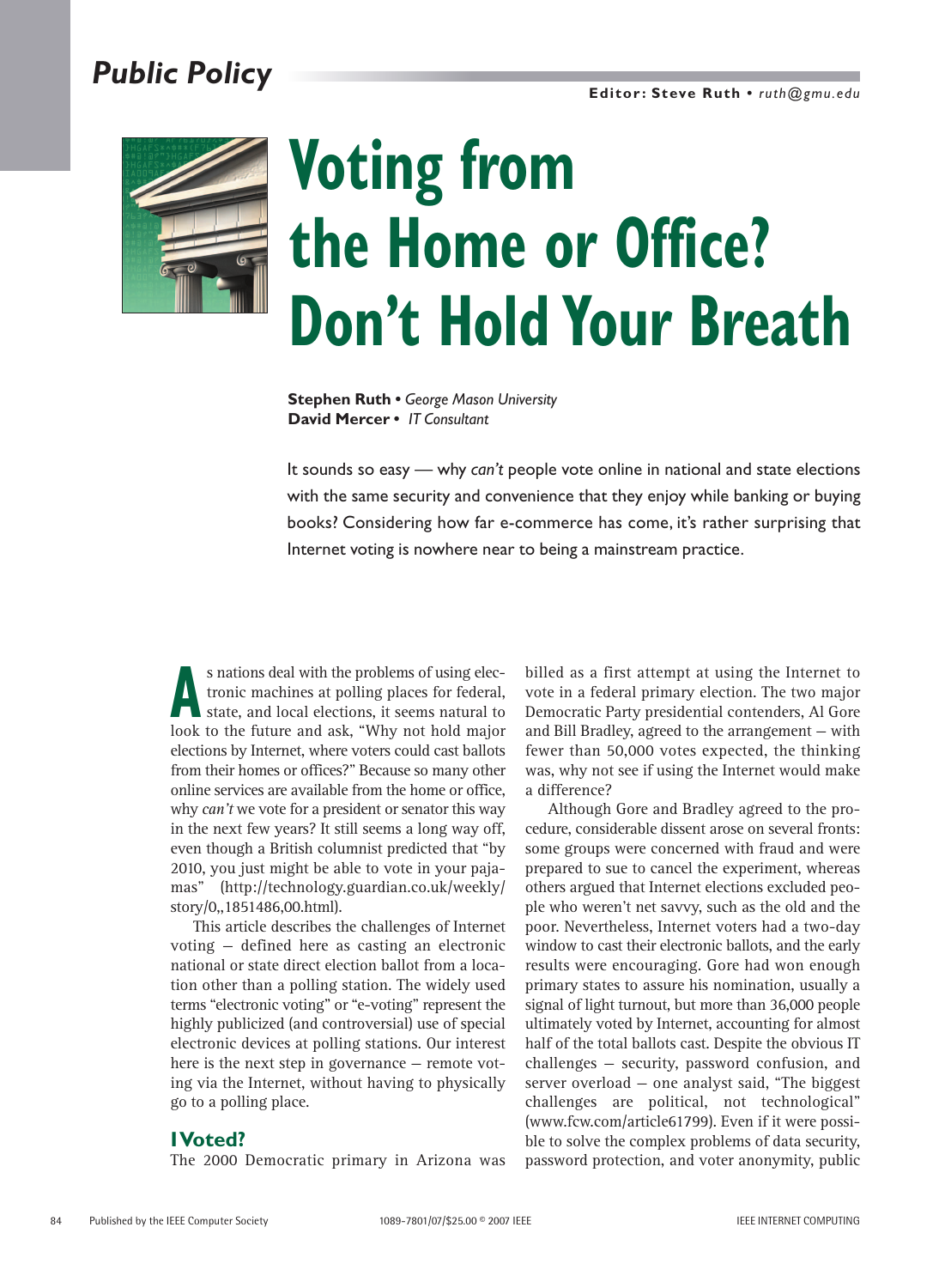### **Sources for Internet Voting**

These resources include examples of Internet voting applications and ideas from government and the private sector:

- ElectionsOnline (www.electionsonline. us) and BigPulse (www.bigpulse.com) offer comprehensive services for setting up online elections for unions, corporations, and some government groups.
- The Center for American Politics and

Citizenship at the University of Maryland (www.capc.umd.edu) specializes in research on voting technology and other public policy issues.

- Michael Alvarez and Thad Hall's *Point, Click, and Vote* (Brookings Institution Press, 2004) is an excellent primer on Internet voting and related topics.
- *The Electronic Journal of e-Government* (www.ejeg.com) has occasional articles on Internet voting, like the Geneva case

described in the main text.

- The CalTech/MIT Voting Technology Project (http://vote.caltech.edu) offers an excellent collection of articles, tables, and opinion pieces about voting technology with some articles on Internet voting.
- The Election Updates blog (http:// electionupdates.caltech.edu) provides current, authoritative commentary on voting issues, including Internet voting.

officials would still be concerned about under and over representation of constituencies, discrimination against minorities, and other political issues.

Four years later, the 2004 Michigan straw poll for the Democratic Party nomination attempted to use Internet balloting to supplement normal voting procedures. Election officials estimated that roughly 130,000 votes would be cast over the Internet, but the actual results were far less — roughly 46,000 Internet ballots (or one-third of the total votes cast). Perhaps complicating the situation, potential online voters had to apply for paper ballots; by return mail, they received the necessary forms to vote by mail or online. Each Internet voter then had to enter a social security number, password, and birth date and place.

The technical flaws in the process, which resembled the results of the US Department of Defense's (DoD's) costly Secure Electronic Registration and Voting Experiment (SERVE) plan for overseas personnel to use Internet voting in 2000 and 2004, included occasional server overloads and complaints about security. The US Department of Defense abruptly stopped the SERVE project before the 2004 national election, forcing 100,000 overseas voters from seven states and 50 counties to use the old system of mailed ballots. Moreover, Johns Hopkins professor Avi Rubin found the DoD experience and Michigan's similar in terms of hackers' ability to redirect traffic and collect voter passwords and usernames and make systems more vulnerable to denial-of-service attacks (http://news. zdnet.co.uk/security/0,1000000189,391 45665,00.htm).

Internet voting still seems far off for national US elections, but it's flourishing in other areas, including balloting for labor union leadership, awards, employee agreements, pledges, petitions, industry-wide forums, and other nonfederal and state offices. A variety of services such as ElectionsOnline (www.electionsonline.us) and BigPulse (www.bigpulse.com) help facilitate such elections. The BigPulse site describes the advantages of its services in considerable detail: increased voter turnout, one-day readiness, convenience, security and independence, options for vote-counting techniques (simple majority, preferential, instant runoff, and so on), control of overand undercounts, and even services to randomly vary the sequencing of candidates names. Both sites offer sample ballots and provide FAQ sections.

#### **European Elections**

The US isn't alone in its attempt to conduct some of its federal elections online: European countries are starting to ramp up their efforts as well. In 2000, the European Commission initiated the Cybervote Project, which aimed to integrate Internet voting into the mainstream of election procedures. Election

officials performed trials in Sweden, France, and Germany, but the results over the next few years weren't promising. Surprisingly, a city, not a country, seems to be on its way toward breaking this trend (www.geneve.ch/evoting/ english/welcome.asp). Researchers recently noted that Geneva is as close to an ideal environment for Internet voting for government candidates as can be found. In a study of Geneva's Internet voting trials, they found that roughly 20 percent of the voters participated online, twice the expected number.<sup>1</sup> The study's authors examined several voter classes, including abstainers, polling station voters, postal voters, and Internet voters, and found that most Internet voters came from those who had previously voted by mail (thus decreasing the number of postal votes significantly). More than half the voters who described themselves normally as abstainers ended up choosing the Internet; citizens who classified themselves as only occasional voters also chose Internet voting, at a 30 percent rate. The only sociopolitical issues that differentiated Internet voters were age (negatively correlated) and wealth (positively). The authors found no significant differences in terms of political identification, but some small biases indicated that the ecologist party was more likely to use Internet voting and the right-wing populist parties less so. Not surprisingly, individuals who perceived themselves as skilled in IT were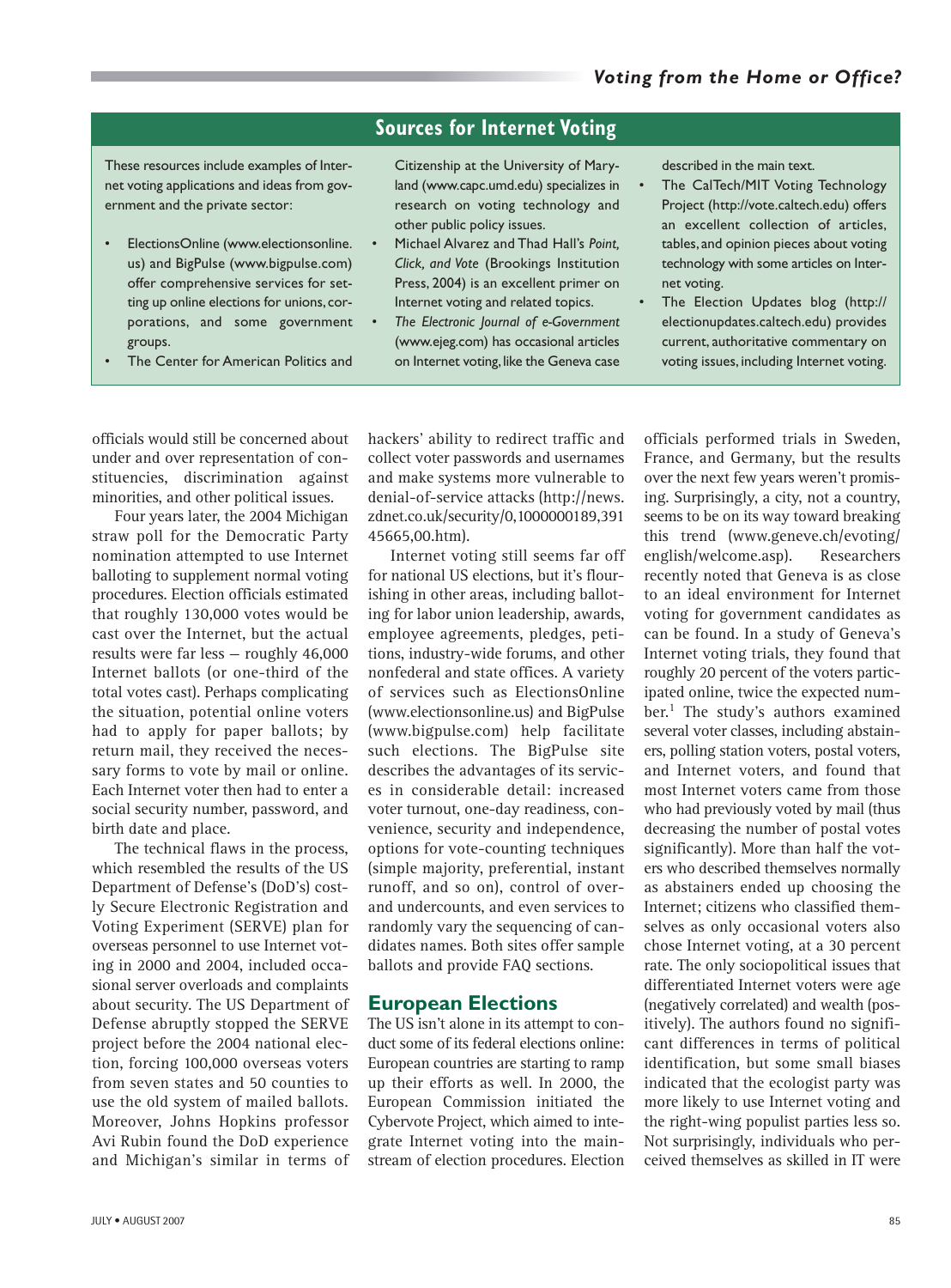more likely to prefer Internet voting. (Note that the numbers involved in this study were relatively small, about half of the Michigan straw poll voters.)

Many other European countries are taking small steps toward Internetbased elections. In February 2005, for example, Spain conducted an Internet voting pilot experiment, involving all 52 of the country's municipalities (states) and more than 2 million potential voters. This pilot rolled out a few weeks in advance of the normal paper ballot voting, and anyone with an Internet connection was eligible to participate as long as they had an authorized smart card and PIN code. Unfortunately, the results were disappointing. Only 10,543 voters — roughly 0.54 percent of those eligible participated, but even such a small turnout still generated allegations of fraud and software glitches. Spain has also experimented with other Internet voting techniques, including Short Message Service (SMS) ballots, but the results haven't been encouraging to date (http://ec.europa.eu/idabc/en/ document/3923/358).

#### **Estonia in the Lead**

So far, the leader in federal Internet election success is Estonia — even though the country's Internet voting percentage is low, citizens have at least participated in a national election that had Internet voting as a mainstream option. Officials conducting the 2007 parliamentary election — not a pilot project or a straw poll — put elaborate procedures in place to make Internet voting a viable, desirable option. Estonia offered an early version of Internet voting for its general elections in 2005, but the March 2007 parliamentary election featured significant new safeguards and extremely detailed procedures. All Internet voters had to have valid Estonian digital identification and two PINs, one for entering the system and casting a digital ballot and the other for encrypting the ballot and

sending it to the server. Voter anonymity was protected through "double envelope" security — the digital ballot wasn't decrypted until the voter's identity was separated from it. In spite of these advances, two Estonian political parties objected (www.nature.com/ news/2007/070305/full/070305-1.html):

The Estonian People's Union and the Estonian Centre Party informed the NAM that they oppose the use of remote internet voting primarily due to concerns regarding secrecy of the vote. These parties expressed concerns that the unsupervised nature of remote voting makes it impossible to observe, thereby creating the potential for illegal pressure, coercion or inducement of voters. They noted that such occurrences could potentially take place in a voter's home or workplace, and additionally stated that any person with a laptop computer and ID card reader could travel to residences and 'collect' votes.

Unfortunately, the Internet ballot totals didn't meet expectations: of the more than 550,000 votes cast from Estonia's 15 counties and two cities at 657 polling stations, only 3 percent of the vote occurred over the Internet (www.vvk.ee/r07/paeveng.stm). In other European developments, Lithuania is in negotiations with a developer for an Internet voting system, and the UK is establishing pilot projects for Remote Voting by Electronic Means (RVEM), with a possibility of offering Internet voting in its next general election (http://technology.guardian.co.uk/weekl y/story/0,,1851486,00.html).

#### **What About the US?**

Although Internet voting is flourishing in nongovernment sectors, with companies such as BigPulse and ElectionsOnline providing apparently safe and secure election services, will US national elections ever be Internet-based? The answer is most likely "yes," but probably not for a very long time. A democracy will always have concerns about

fraud and unfair advantages for the wealthy and computer literate, not to mention the many reported cases of hardware and software problems, but we'll need to see success stories on a much larger scale than Arizona, Geneva, Michigan, or Estonia before Americans will be able to cast their national ballots from home or work. Even if there is an improvement in Internet voting procedures, Harvard professor Pippa Norris worries that Internet voting in major elections can exacerbate the "socioeconomic voting gap" and might not improve voter turnout (http://ksghome.harvard.edu/~pnorris/ ACROBAT/Magic%20Ballot.pdf).

The US National Institute of Standards and Technology (NIST) and the US Election Assistance Commission (EAC) are working on standards for laboratories that certify voting systems, according to NIST's Mark Skall. Only after EAC has developed proposed standards, probably September 2007, can NIST begin to work on subsequent steps—including the evaluation of Internet voting technologies. The SERVE system's failure in 2004 might force NIST to be especially careful before certifying a substitute system for overseas absentee ballots. Michigan is the only US state that will offer Internet voting in the 2008 primary.

**P**erhaps the best way to sum up the Internet voting challenge is the following excerpt from an editorial in the Taipei Times (www.taipeitimes.com/ News/editorials/archives/2004/10/15/2 003206979):

"Voting from home sounds convenient, but it removes the assurance that everyone's vote is a genuinely free choice. The supervised voting environment provided by the ballot box system ensures that everyone can cast their vote in secret, free from coercion or intimidation.

If voting happens in the home, you cannot